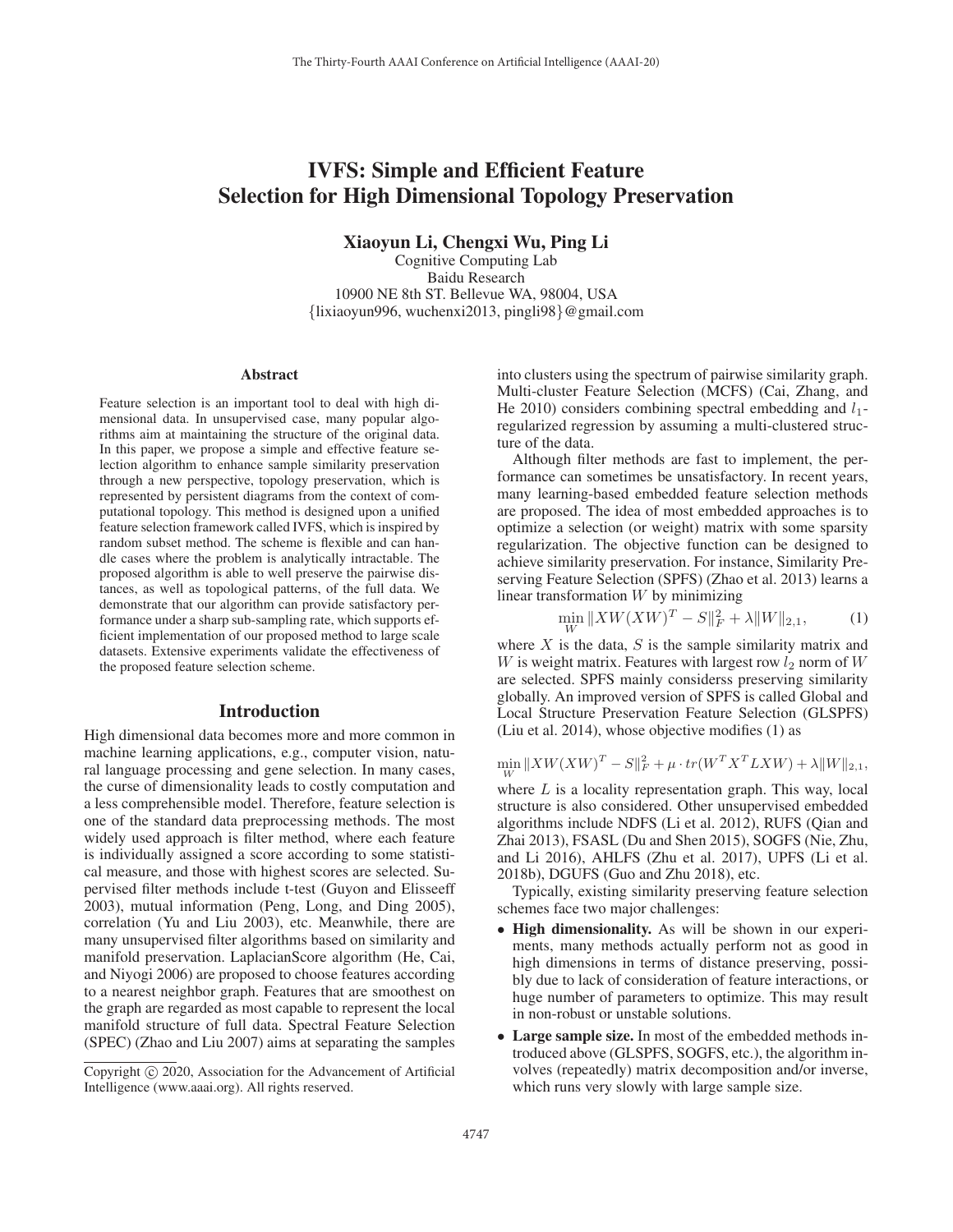# Topology preserving feature selection

Many embedded methods are associated with clustering or nearest neighbor graph embedding, which in some sense address more on the local manifold structure. In this paper, we look at similarity preservation problem from a new view: topology. In recent years, topological data analysis (TDA) has been shown as a powerful tool for various learning tasks (Hofer et al. 2017). The merit of TDA comes from its capability to encode all the topological information of a point set X by *persistent diagram*, denoted as  $\mathcal{D}(X)$  herein. In Euclidean space,  $\mathcal{D}(X)$  is tightly related to pairwise sample distances. This motivates us to consider similarity preservation from a TDA perspective. If we hope to select covariates  $X_F$  to preserve the topological information of the original data, the persistent diagram  $\mathcal{D}(X_{\mathcal{F}})$  generated by  $X_{\mathcal{F}}$ should be close to the original diagram  $\mathcal{D}(X)$ . More precisely, TDA offers a new space (of persistent diagrams) in which we compare and preserve the distances. We refer this property as "topology preservation", which is very important especially when applying TDA after feature selection. In existing literature, however, topology preservation has not been considered yet.

## Our contributions

We develop a simple but powerful filter based feature selection method that achieves topology preservation:

- We propose a unified scheme called Inclusion Value Feature Selection (IVFS) that extends the idea of random subset evaluation to unsupervised case. It generalizes to several well-known supervised methods, i.e., random forest (Breiman 2001) and random KNN (Li, Harner, and Adjeroh 2011; Räsänen and Pohjalainen 2013).
- We use IVFS to achieve topology (persistent diagram) preserving feature selection, based on theories from TDA. By reinforcing the scalablity, this algorithm not only perform very well in high dimensions, but also run efficiently with large sample size.
- We conduct extensive experiments on high dimensional datasets to justify the effectiveness of IVFS. The results suggest that IVFS is capable of preserving the exact topological signatures (as well as the pairwise distances), making it a suitable tool for TDA and many other applications.

# IVFS: A Unified Feature Selection Scheme

First, we provide a unified framework based on random subset evaluation, which is flexible, universally applicable, and generalizes to several existing algorithms. In this section, we provide a detailed discussion on this general scheme.

# Problem formulation and notations

The data matrix is denoted by  $X \in \mathbb{R}^{n \times d}$  with n samples and d covariates.<sup>1</sup> Our goal is to find the best  $d_0 < d$  features according to some criteria, associated with a loss function  $\mathcal{L}$ . Denote  $\mathcal{I} = \{1, 2, ..., d\}$  the indices of all features, and  $\mathcal{M}_{\tilde{d}} = \{ \sigma \in \mathcal{I}^{\tilde{d}} : \sigma_i \neq \sigma_j \text{ for } \forall i \neq j \}$  the set of all size- $\tilde{d}$ <br>subsets of  $\mathcal{T}$ . The goal is to minimize the objective function subsets of  $I$ . The goal is to minimize the objective function

$$
\min_{\mathcal{F} \in \mathcal{M}_{d_0}} \mathcal{L}_{\mathcal{F}} \triangleq \min_{\mathcal{F} \in \mathcal{M}_{d_0}} \mathcal{L}(X_{\mathcal{F}}). \tag{2}
$$

Our algorithm relies on repeatedly sampling random subset F of arbitrarily d features (not necessarily equal to  $d_0$ ), equipped with a subset score function  $s(\tilde{\mathcal{F}};X): \mathbb{R}^{\tilde{d}} \mapsto \mathbb{R}^{\tilde{d}}$ which assigns score to each selected feature by evaluating the chosen random subset. In principle, a high score should correspond to a small loss.

# IVFS: a filter method for feature selection

The individual feature score, which serves as the filter of the unified selection scheme, essentially depends on the subset score function  $s(\cdot)$  defined above.

**Definition 1.** *Suppose*  $1 \leq \tilde{d} \leq d$ . *The Inclusion Value of feature*  $f \in \mathcal{T}$  at dimension  $\tilde{d}$  associated with  $g(.)$  is *feature*  $f \in \mathcal{I}$  *at dimension d associated with*  $s(\cdot)$  *is* 

$$
IV_{\tilde{d}}(f) = \frac{\sum_{\sigma \in \mathcal{M}_{\tilde{d}}^f} s_{\sigma}(f)}{\binom{d-1}{\tilde{d}-1}},
$$

*where*  $\mathcal{M}_{\tilde{d}}^f = \{ \sigma \in \mathcal{M}_{\tilde{d}} : f \in \sigma \}$  *is the collection of subsets with size* d *that contains feature* f*, and*  $s_{\sigma}(f)$  *is the score assigned to feature* f *by computing*  $s(\sigma \cdot X)$ *score assigned to feature* f *by computing*  $s(\sigma; X)$ *.* 

Intuitively, the inclusion value illustrates how much gain in score a feature  $f$  could provide on average, when it is included in the feature subset of size  $d$ . Our feature selection scheme is constructed based on inclusion value set tion scheme is constructed based on inclusion value estimation, as summarized in Algorithm 1. We call it Inclusion Value Feature Selection (IVFS). Roughly speaking, the algorithm selects features with highest estimated inclusion value, which is derived via  $k$  random sub-samplings of both features and observations. One benefit is that IVFS considers complicated feature interactions by evaluating subset of features together in each iteration.

Special cases. The IVFS scheme includes several popular methods as special cases based on different score function (i.e., the inclusion value).

- Permutation importance. For each feature in a random subset  $F$ , if we set  $s_F(f)$  as the difference between the performance (e.g., classification accuracy, regression mean squared error) using  $F$  and the performance when feature vector  $f$  is randomly permuted, then IVFS becomes the feature selection algorithm via supervised random forest permutation importance (Strobl et al. 2008).
- RKNN. When we set  $s_{\mathcal{F}}(f) = -\mathcal{L}_{\mathcal{F}}$ ,  $\forall f \in \mathcal{F}$ , where  $\mathcal{L}$ is the KNN classification error rate, IVFS becomes supervised RKNN (Li, Harner, and Adjeroh 2011).

Note that for random forest, the score function  $s_{\mathcal{F}}(f)$  is different for each feature  $f \in \mathcal{F}$ , while in RKNN, all the features in a random subset share a same score.

<sup>&</sup>lt;sup>1</sup> For the ease of presentation, we also use  $X$  to represent data  $(X, Y)$  if the problem is supervised, where Y is the label vector.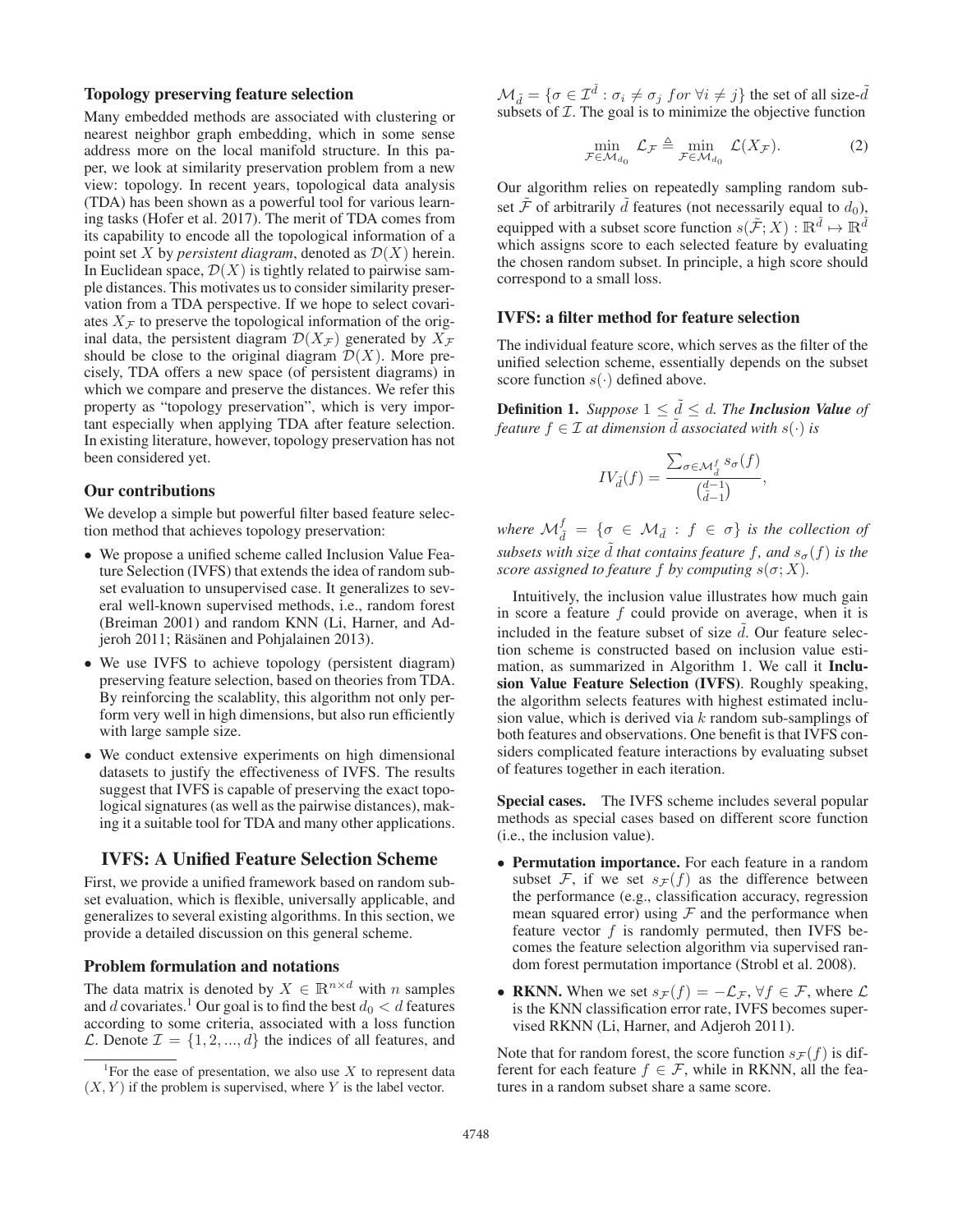Algorithm 1: IVFS scheme for feature selection

|                                                             | <b>Input:</b> Data matrix $X \in \mathbb{R}^{n \times d}$ ; Number of subsets k;                    |  |  |  |  |  |
|-------------------------------------------------------------|-----------------------------------------------------------------------------------------------------|--|--|--|--|--|
|                                                             | Number of features used for each subset $d$ ;                                                       |  |  |  |  |  |
|                                                             | Number of samples for each subset $\tilde{n}$ ;                                                     |  |  |  |  |  |
|                                                             | Target dimension $d_0$                                                                              |  |  |  |  |  |
|                                                             | <b>Initialize:</b> Counters for each feature $c_i = 0, i = 1, , d;$                                 |  |  |  |  |  |
|                                                             | Cumulative score for each feature $S_i = 0$                                                         |  |  |  |  |  |
|                                                             | 1 for $t=1$ to k do                                                                                 |  |  |  |  |  |
| $\mathbf{2}$                                                | Randomly sample a size d feature set $\mathcal{F} \in \mathcal{M}_{\tilde{d}}$                      |  |  |  |  |  |
| 3                                                           | Randomly sub-sample $X^{sub}_{\tau} \in \mathbb{R}^{\tilde{n} \times \tilde{d}}$ , with $\tilde{n}$ |  |  |  |  |  |
|                                                             | observations and features in $F$                                                                    |  |  |  |  |  |
| 4                                                           | for $f$ in $\mathcal F$ do                                                                          |  |  |  |  |  |
| 5                                                           | Update counter $c_f = c_f + 1$                                                                      |  |  |  |  |  |
|                                                             | Update score $S_f = S_f + s_{\mathcal{F}}(f)$                                                       |  |  |  |  |  |
|                                                             | 7 Set $S_i = \frac{S_i}{c_i}$ for $i = 1, 2, , d$                                                   |  |  |  |  |  |
| <b>Output:</b> Select top $d_0$ features with highest score |                                                                                                     |  |  |  |  |  |
|                                                             |                                                                                                     |  |  |  |  |  |

# Analysis of IVFS

**Theorem 1** (Asymptotic k). *Suppose*  $k \rightarrow +\infty$ ,  $\tilde{n} = n$ ,  $s_{\sigma}(f)$  *has finite variance*  $\forall f \in I$ *, and the IV*<sub>d<sub>0</sub> *for different*</sub> *features are all distinct, then IVFS algorithm will select top*  $d_0$  *features with highest*  $IV_{\tilde{d}}$  *with probability 1.* 

*Proof.* The algorithm is equivalent to finding the top  $d_0$  features with the largest

$$
\hat{IV}_{\tilde{d}}(f) = \frac{\sum_{\sigma \in \hat{\mathcal{C}}_{\tilde{d}}^f} s_{\sigma}(f)}{|\hat{C}_{\tilde{d}}^f|},
$$

where  $\hat{C}_{\tilde{d}}^f = \{ \sigma \in \hat{\mathcal{C}}_{\tilde{d}} : f \in \sigma \}$ , and  $\hat{\mathcal{C}}_{\tilde{d}}$  is the collection of all k chosen random subsets. By central limit theorem, when all  $k$  chosen random subsets. By central limit theorem, when  $k \to \infty$  we have for some  $\tau$  and  $\forall f$ ,

$$
\frac{IV_{\tilde{d}}(f) - IV_{\tilde{d}}(f)}{\sqrt{k}} \to N(0, \tau^2).
$$

Let  $\delta$  be the difference between the  $d_0$ -highest  $IV_{\tilde{d}}$  and the  $(d_0 + 1)$  highest, then for  $\forall f$ , for any  $\epsilon > 0$  there exists a K such that when  $k > K$ , the probability of  $|I_V(\tilde{I}) - I_V(\tilde{I})|$  $IV_{d}(f)| > \delta/2$  is less than  $\epsilon$ . Taking  $\epsilon \to 0$  and  $k \to \infty$ , the theorem is proved. theorem is proved.

In the following, we look at the case where  $s_F(f)$  are equal for every  $f \in \mathcal{F}$  (e.g., RKNN). As a result, we may re-write the score function as  $s(\mathcal{F})$  evaluated on subsets. The next assumption on *monotonicity* appears commonly in feature selection literature, similar in spirit to (Narendra and Fukunaga 1977; Foroutan and Sklansky 1987), etc.

Assumption 1 (Monotonicity). *There exists a d-*<br>dimensional act  $\Omega \subseteq M$  and that  $\forall T$ ,  $T' \subseteq M$ *dimensional set*  $\Omega \in \mathcal{M}_{\tilde{d}}$  *such that*  $\forall \mathcal{F}, \mathcal{F}' \in \mathcal{M}_{\tilde{d}}$ *, if*  $(\mathcal{F} \cap \Omega) \subseteq (\mathcal{F}' \cap \Omega)$ *, then*  $s(\mathcal{F}) \leq s(\mathcal{F}')$ *.* 

Basically, this assumption says that there is a subset  $\Omega$  of "dominant features": For any two subsets  $\mathcal{F}, \mathcal{F}'$  with same size, if  $(F \cap \Omega)$  is contained in  $(F' \cap \Omega)$ , then the score of  $\mathcal{F}'$ is no smaller than that of  $F$ . It turns out that this dominant

set is indeed optimal, and it is also the solution that IVFS converges to in large  $k$  limit.

Theorem 2 (Optimality). *Under Assumption 1, we have*

$$
\Omega = \arg \max_{\mathcal{F} \in \mathcal{M}_{\tilde{d}}} s(\mathcal{F}),
$$

and  $\Omega$  *is the set of d features with the highest*  $IV_{\tilde{d}}$ *.* 

*Proof.* It suffices to show that for  $\forall f \in \Omega, g \notin \Omega, IV_{\tilde{d}}(f) \geq 0$  $IV_{\tilde{d}}(g)$ . We have by assumption

$$
IV_{\tilde{d}}(f) - IV_{\tilde{d}}(g)
$$
  
=  $\frac{1}{\tilde{d}} \Big( \sum_{\substack{\mathcal{F} \in \mathcal{M}_{\tilde{d}-1} \\ f \notin \mathcal{F}}} s(\mathcal{F} \cup \{f\}) - \sum_{\substack{\mathcal{F} \in \mathcal{M}_{d-1} \\ g \notin \mathcal{F}}} s(\mathcal{F} \cup \{g\}) \Big)$   
=  $\frac{1}{\tilde{d}} \sum_{\substack{\mathcal{F} \in \mathcal{M}_{\tilde{d}-1} \\ f \notin \mathcal{F}, g \notin \mathcal{F}}} \big(s(\mathcal{F} \cup \{f\}) - s(\mathcal{F} \cup \{g\})\big) \ge 0,$ 

which proves the second argument. Since for  $\forall \mathcal{F} \in \mathcal{M}_{d}$ ,  $(\mathcal{F} \cap \Omega) \subseteq (\Omega \cap \Omega)$ , we have  $\Omega = \arg \max_{\mathcal{F} \in \mathcal{M}_{\tilde{d}}} s(\mathcal{F})$ .

Together with Theorem 1, we know that if we set  $d = d_0$ , der Assumption 1. IVES would converge to the minimal under Assumption 1, IVFS would converge to the minimal score feature set. For instance, in the case of RKNN, the selected features would minimize the KNN error rate.

**Choosing**  $\tilde{d}$ . In practice (when  $k \ll \begin{pmatrix} d_0 \\ d_0 \end{pmatrix}$ ), we are actually drawing random samples from the population, and use feature scores as estimation of true inclusion values. An interesting fact is that, IVFS actually uses  $IV_{\tilde{d}}$  to estimate  $IV_{d_0}$ . This makes sense since 1) we expect features with high  $IV_{\tilde{d}}$ to have high  $IV_{d_0}$  as well, and 2) we care more about the rank of feature scores rather than the exact values. Hence, setting  $d > d_0$  may not defect the model performance.

**Choosing**  $\tilde{n}$ . We also have a parameter  $\tilde{n}$  which controls the number of random observations for each subset. A relatively small  $\tilde{n}$  is extremely helpful to accelerate the algorithm for scalable implementation on large datasets. In existing methods, however, sub-sampling is not commonly used.

- In the original proposal of random forest (Breiman 2001), the authors suggested to set  $\tilde{n} = n$  with replacement. Later on, a popular variant (Geurts, Ernst, and Wehenkel 2006) chose to disable sub-sampling procedure. In general, in all variants of random forest, sub-sampling is not recommended (Tang, Garreau, and von Luxburg 2018).
- In RKNN (Li, Harner, and Adjeroh 2011), the author did not consider sub-sampling training points, either.

For supervised learning, the above phenomenon seems reasonable, since sub-sampling the training data may harm the learning capacity of each random subset, especially with high dimensions. However, as shall be seen from next sections, when applying IVFS for the purpose of unsupervised topology preservation, we can choose a very small  $\tilde{n}$  without loosing much capacity. This makes IVFS a strong candidate for dealing with large scale datasets. In general, a good choice of  $\tilde{n}$  depends on the specific problem.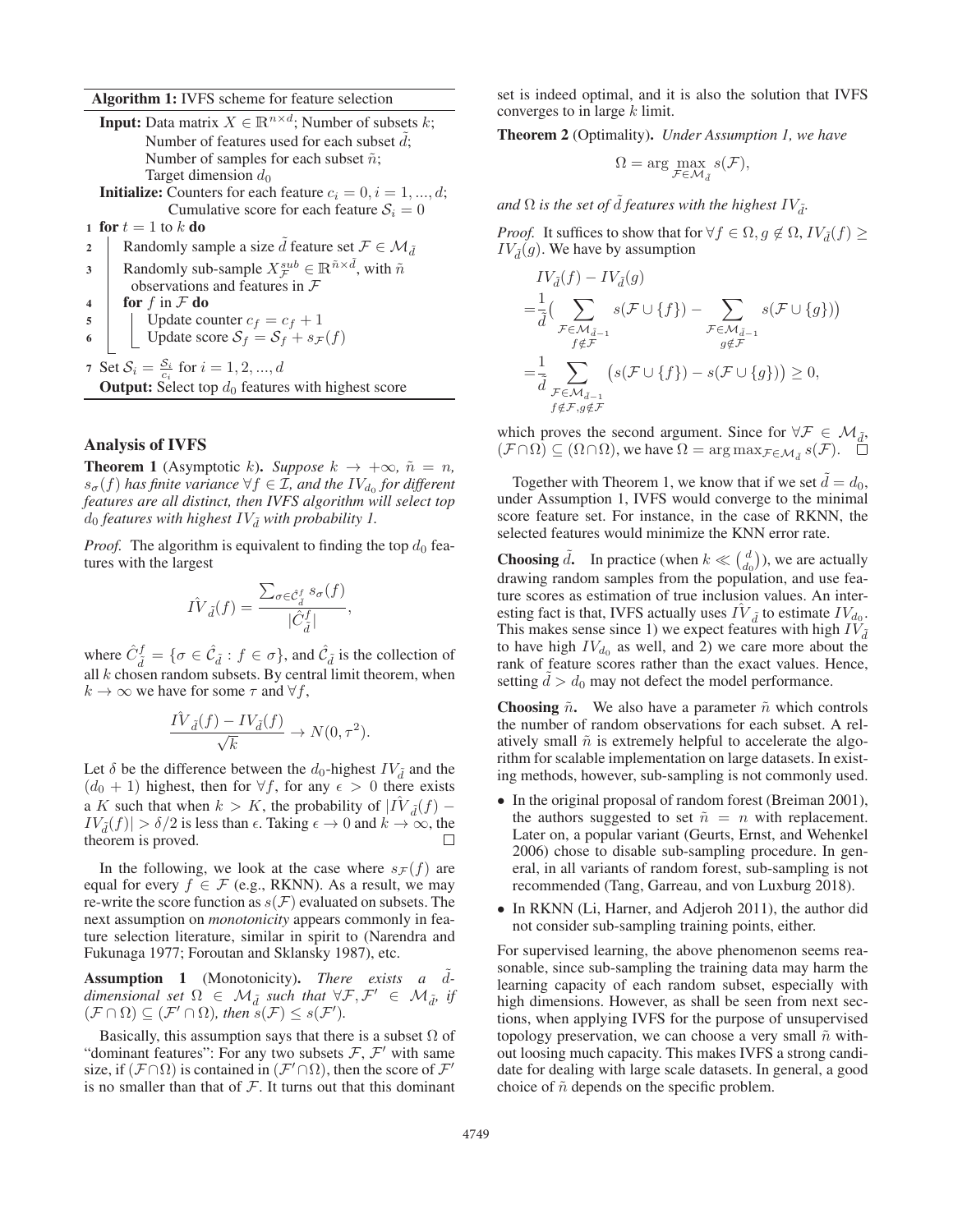Advantages of IVFS. On a high level, IVFS has the following nice features:

- Intuitive formulation, no complicated computation.
- IVFS can well handle the problems where the optimization problem is very hard to solve (or intractable), as long as the loss function can be computed efficiently.
- IVFS can be applied to large datasets efficiently by using a small  $\tilde{n}$ , which is feasible for some applications.

In the following sections, we design a topology preserving feature selection algorithm by combining IVFS framework and ideas from topological data analysis (TDA).

# Preliminaries on Computational Topology

In this section, we provide some intuition to several important concepts in computational topology. Interested readers are referred to (Edelsbrunner and Harer 2010) for more detailed introduction. A p-dimensional simplex is defined as

$$
\gamma_p = \{ \theta_0 x_0 + \dots + \theta_p x_p | \theta_i > 0 \,\forall i, \sum_{i=0}^p \theta_i = 1 \},
$$

where  $x_0, ..., x_p$  are affinely independent points in  $\mathbb{R}^p$ . For instance, a 1-simplex is a line segment, and a 2-simplex is a triangle, etc. A *simplicial complex* C is then formed by gluing simplices in different dimensions together. In Euclidean space, the most commonly used complex is the *Vietoris-Rips complex*, with an example given in Figure 1. It is formed by connecting points with distance smaller than a given threshold  $\alpha$ . If we gradually increase  $\alpha$  from 0 to  $\infty$ , the number of edges will increase from 0 to  $n^2$  eventually. The distance associated with each edge, is called the *filtration* for Rips complex. As  $\alpha$  increases, topological features with different dimension (e.g., 0 for connected components, 1 for loops, 2 for voids, etc.) will appear and disappear. We call the pair of birth and death time (the  $\alpha$  value) of a *p*-dimensional topological feature as a p-dimensional *persistent barcode*. The p-dimensional *persistent diagram* is a multiset of all these barcodes. An example persistent diagram is plotted in Figure 1 right panel. Note that we can always normalize the filtration function to be bounded in  $[0, 1]$ . Often, barcodes with length less than a small number  $\epsilon$  are regarded as noise and eliminated from the diagram. In many applications, useful features are then retrieved from persistent diagrams (e.g., persistent image (Adams et al. 2017) and persistent landscape (Bubenik 2015)) as inputs fed into learning machines.

# Topology Preservation via IVFS

In most applications of TDA, the first step is to generate a persistent diagram summarizing the topological patterns. When feature selection is adopted in TDA, the persistent diagram should be accurately preserved. In this section, we propose a variant under IVFS scheme that achieves this goal.

### Distance measure

In our study, we focus on Rips complex which is widely used for real-valued data. The filtration of Rips complex is based on distances between data points (cf. Figure 1). In this



Figure 1: Left panel: an example of Rips complex. Points that are close are connected. Dots, lines and triangles forms 0, 1 and 2-dimensional complex respectively. Right panel: an example of persistent diagram. Each red point represents a (birth, death) time of a topological feature. The green line is a threshold: only barcodes that are stable (points above the green line) are included in the final barcode set.

paper, we will mainly focus on Euclidean distance. Consider a distance matrix  $(D_{ij})$ , with the  $(i, j)$ -th entry defined as  $D_{ij} = ||x_i - x_j||_2$ , where  $x_i$  and  $x_j$  are two sample points,<br>and  $||\cdot||_2$  is the  $L_2$  norm for vectors. We divide D by its largest and  $\lVert \cdot \rVert_2$  is the  $l_2$  norm for vectors. We divide D by its largest entry to normalize all distances to  $[0, 1]$ . Other similarities such as cosine and generalized min-max (GMM) (Li 2017; Li and Zhang 2017) can also be adopted.

### Distances between persistent diagrams

Recall that our objective involves minimizing the difference between persistent diagrams. The following two distances measures between diagrams are widely used in TDA.

Definition 2. *For two persistent diagrams* Ψ *and* Γ*, define Wasserstein distance*  $(w_p^q)$  *and Bottleneck distance*  $(w_\infty)$ 

$$
w_p^q(\Psi, \Gamma) = \inf_{\phi} \left( \sum_{x \in \Psi} \|x - \phi(x)\|_q^p \right)^{\frac{1}{p}},
$$
  

$$
w_{\infty}(\Psi, \Gamma) = \inf_{\phi} \sup_{x \in \Psi} \|\phi(x)\|_{\infty},
$$

*where*  $\phi$  *is taken over all bijections*  $\Psi \to \Gamma$  *and*  $p, q \in \mathbb{N}$ *.* 

## Objective function

Now we are ready to formally state our objective function. Recall the notations  $\mathcal{I} = \{1, 2, ..., d\}$ , and  $\mathcal{M}_{\tilde{d}} = \{\sigma \in$  $\mathcal{I}^d$  :  $\sigma_i \neq \sigma_j$  for  $\forall i \neq j$ . To achieve topology preserving feature selection, we minimize following loss function,

$$
\min_{\mathcal{F} \in \mathcal{M}_{d_0}} w_*(\mathcal{D}(X), \mathcal{D}(X_{\mathcal{F}})),\tag{3}
$$

where  $w_*$  denotes Wasserstein or bottleneck distance. This way, we find the subset that best preserves the topological signatures of original data. However, the mapping between feature space and persistent diagram is so sophisticated that analytical approach to (3) is hard to derive. This is exactly the circumstance where IVFS is particularly effective.

Note that the computational cost to generate persistent diagram is non-negligible even for data of moderate size. Hence, directly applying IVFS with objective loss (3) would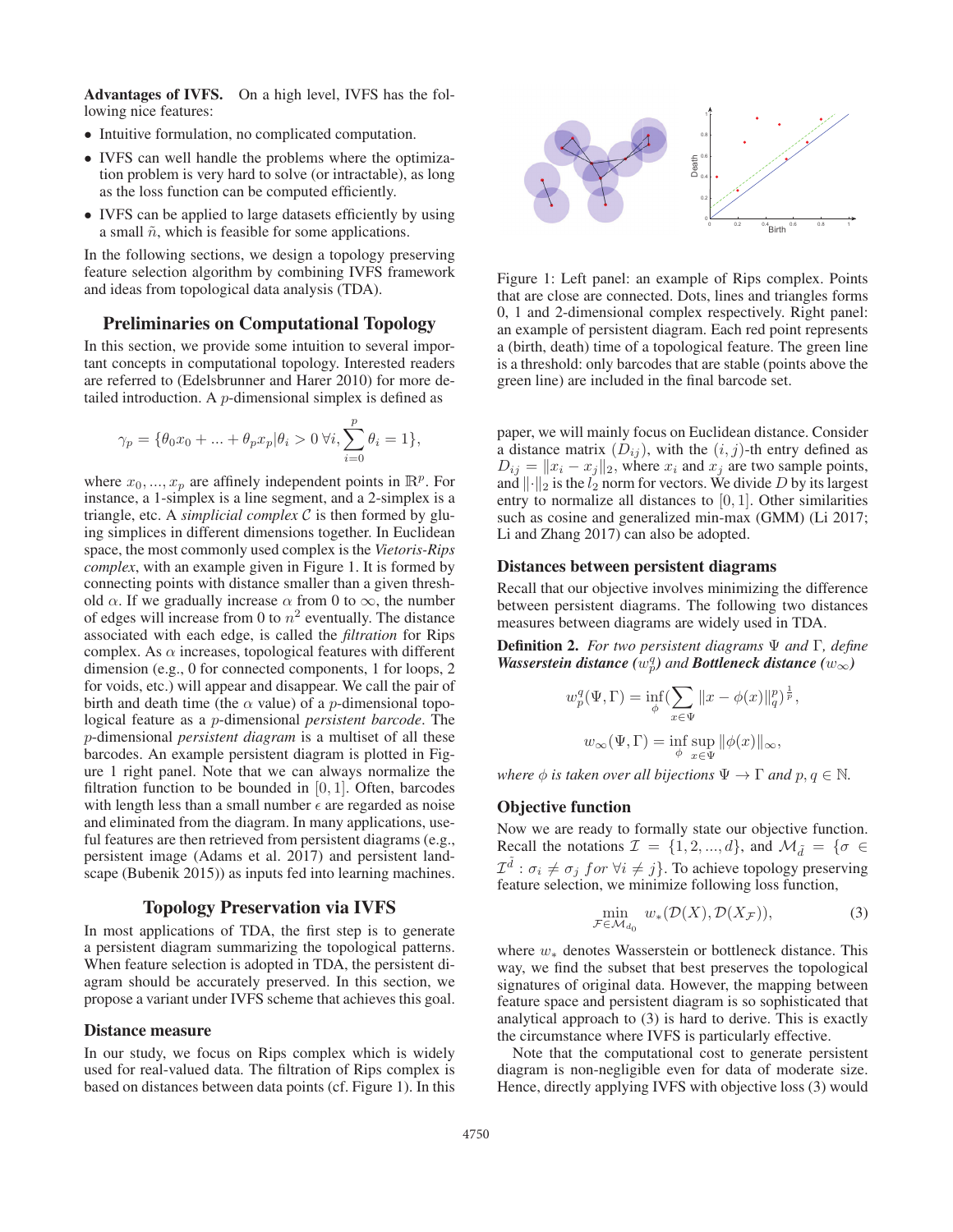be extremely slow. To this end, we leverage from the stability property of persistent diagrams to propose an alternative solution. We re-state the theorems as below.

Theorem 3. *(Chazal, De Silva, and Oudot 2014) Suppose* X is the point set, f and f' are two Lipschitz functions. Let  $\mathcal{D}(X, f)$  and  $\mathcal{D}(X, f')$  denote the persistent diagram built<br>upon X using filtration function f and f' respectively Un*upon* X *using filtration function* f *and* f *, respectively. Under some technical conditions, the bottleneck and Wasserstein distances are bounded by*

$$
w_{\infty}(\mathcal{D}(X,f), \mathcal{D}(X,f')) \leq C_1 ||f - f'||_{\infty},
$$
  
\n
$$
w_p^w(\mathcal{D}(X,f), \mathcal{D}(X,f')) \leq C_2 ||f - f'||_{\infty}^{C_3},
$$
  
\n
$$
C_1, \text{ and } C_n \text{ are a universal constant in } dm
$$

*where*  $C_1$ ,  $C_2$  *and*  $C_3$  *are a universal constant independent of*  $X$ *, and*  $\|\cdot\|_{\infty}$  *refers to the infinite norm.* 

In words, the theorem says that when we change filtration from  $f$  to  $f'$ , the change in persistent diagrams would be bounded linearly in the  $||f - f'||_{\infty}$  for Bottleneck distance, and polynomially for Wasserstein distance. Since the filtration for Rips complex is the pairwise distances, we can alternatively control the  $l_{\infty}$  norm of the difference between two distance matrices. Thus, we substitute our objective to

$$
\min_{\mathcal{F}\in\mathcal{M}_{d_0}} \|D_{\mathcal{F}} - D\|_{\infty},\tag{4}
$$

where  $||A||_{\infty} = \max_{i,j} |A_{ij}|$ , D and  $D_{\mathcal{F}}$  are the distance<br>matrix before and after feature selection By (4) we get rid matrix before and after feature selection. By (4), we get rid of the expensive computation of persistent diagrams, making the algorithm applicable to real world applications. Nevertheless, optimization regarding  $l_{\infty}$  is still non-trivial.

## IVFS- $l_{\infty}$  Algorithm and Extensions

The IVFS scheme (Algorithm 1) can be directly adapted to the topology preservation problem (4). At line 6, we substitute score function as

$$
s_{\mathcal{F}}(f) = -\|D_{\mathcal{F}} - D\|_{\infty}, \quad \forall f \in \mathcal{F}, \tag{5}
$$

and all other steps remain the same. This is called the IVFS $l_{\infty}$  algorithm.

Extensions. We can easily extend this algorithm to other reasonable loss functions. Denote  $||D - D_{\mathcal{F}}||$ other reasonable loss functions. Denote  $||D - D_{\mathcal{F}}||_1 = \sum_{i,j} |D_{ij} - D_{\mathcal{F}_{ij}}|$  and  $||D - D_{\mathcal{F}}||_2$  the matrix Frobinius norm. One should expect that minimizing these two norms of  $(D - D_{\mathcal{F}})$  to be good alternatives, because small  $||D - D_{\mathcal{F}}||_1$  or  $||D - D_{\mathcal{F}}||_2$  is likely to result in a small  $||D_{\mathcal{F}} - D_{\mathcal{F}}||_1$  $D_{\mathcal{F}} \|_1$  or  $\| D - D_{\mathcal{F}} \|_2$  is likely to result in a small  $\| D_{\mathcal{F}} - D_{\mathcal{F}} \|_2$  $D\|_{\infty}$  as well. We will call these two methods **IVFS-** $l_1$  and **IVFS-** $l_2$  algorithm respectively. Both extensions are implemented simply by changing the lines in Algorithm 1 with corresponding loss and score function.

#### Experiments

Following many previous works on feature selection  $(e.g.$ (Zhao and Liu 2007; Liu et al. 2014; Li et al. 2018b)), we carry out extensive experiments on popular highdimensional datasets from UCI repository (Asuncion and Newman 2007) and ASU feature selection database (Li et al. 2018a). The summary statistics are provided in Table 1. For all datasets, the features are standardized to mean zero and unit variance, and at most 300 features are selected.

# Methods and tuning parameters

We compare several popular similarity preserving methods:

• **SPEC**: We use the second type algorithm which performs the best, according to (Zhao and Liu 2007).

• MCFS: As guided in (Cai et al., 2010), we run MCFS with number of clusters  $M = \{5, 10, 20, 30\}.$ 

• GLSPFS: It is a embedded method that learns to approximate the sample similarity matrix and will serve as a major baseline. Following (Liu et al. 2014), we chose the parameter combinations of  $\mu = \{0, 10^{-1.3}\}, \lambda = \{10^{-1.3}\}.$ 

• IVFS- $l_{\infty}$  and variants: We try following combinations:  $u = \sqrt{0.1 + 0.1 + 0.9f} \times u$ ,  $u = \sqrt{1000, 0.1h} \times 0.9h$ ,  $0.9h$ .<br>We run experiments with  $k = 1000, 3000, 5000$ . All the re $d = \{0.1:0.1:0.5\} \times d, \tilde{n} = \{100, 0.1n, 0.3n, 0.5n\}.$ ported results are averaged over 5 repetitions.

## Evaluation Metrics

We compare each method by various widely adopted metrics that can well evaluate the quality of selected feature set.<sup>2</sup>

KNN accuracy. Following (Zhao and Liu 2007; Liu et al. 2014), etc., we test local structure preservation by KNN classification. Each dataset is randomly split into 80% training sets and 20% test set, on which the test accuracy is computed. We repeat the procedure 10 times and take the average accuracy. For number of neighbors, we adopt  $K \in$  $\{1, 3, 5, 10\}$  and report the highest mean accuracy.

Distances between persistent diagrams. For X and  $X_{\mathcal{F}}$ , we compute the 1-dimensional persistent diagram D and  $D<sub>F</sub>$ with  $\alpha = 0.5$  and drop all barcodes with existing time less than  $\epsilon = 0.1$ . Wasserstein  $(w_1^1)$  and Bottleneck  $(w_\infty)$  distances are computed between the diagrams tances are computed between the diagrams.

Norms between distance matrix. When the purpose of feature selection is to preserve the sample distance (or similarity), one straightforward measure should be the change between distance matrices D and  $D_{\mathcal{F}}$ . We compute  $||D D_{\mathcal{F}}||_1$ ,  $||D - D_{\mathcal{F}}||_2$  and  $||D - D_{\mathcal{F}}||_{\infty}$  to evaluate the closeness of these two matrices.

Running time. We compare the running time for a single run, with fixed parameter setting: MCFS:  $k = 10$ , GLSPFS:  $\mu = 1, \lambda = 1$ , and **IVFS**:  $k = 1000, \tilde{n} = 0.1n, d = 0.3d$ .

#### Results

Overall performance. Table 1 summarizes the results. All the datasets are high-dimensional, and *Isolet, RELATHE, COIL20* have relatively larger size with around 1500 samples. For algorithms with tuning parameters, we report the best result among all parameters and number of selected features for each metric. From Table 1, we observe:

- IVFS- $l_{\infty}$  provides smallest  $w_1^1$ , and  $w_{\infty}$  on almost all datasets. Moreover, the  $l_1$ ,  $l_2$  and  $l_{\infty}$  norms are significantly reduced on all the data—The distance and topology preserving capability is essentially improved.
- On all datasets, IVFS-l<sup>∞</sup> also beats other methods in terms of KNN accuracy, which indicates its superiority on supervised tasks and local manifold preservation.

<sup>&</sup>lt;sup>2</sup>We also tested normalized mutual information (NMI) in the experiment. The pattern was very similar to KNN accuracy.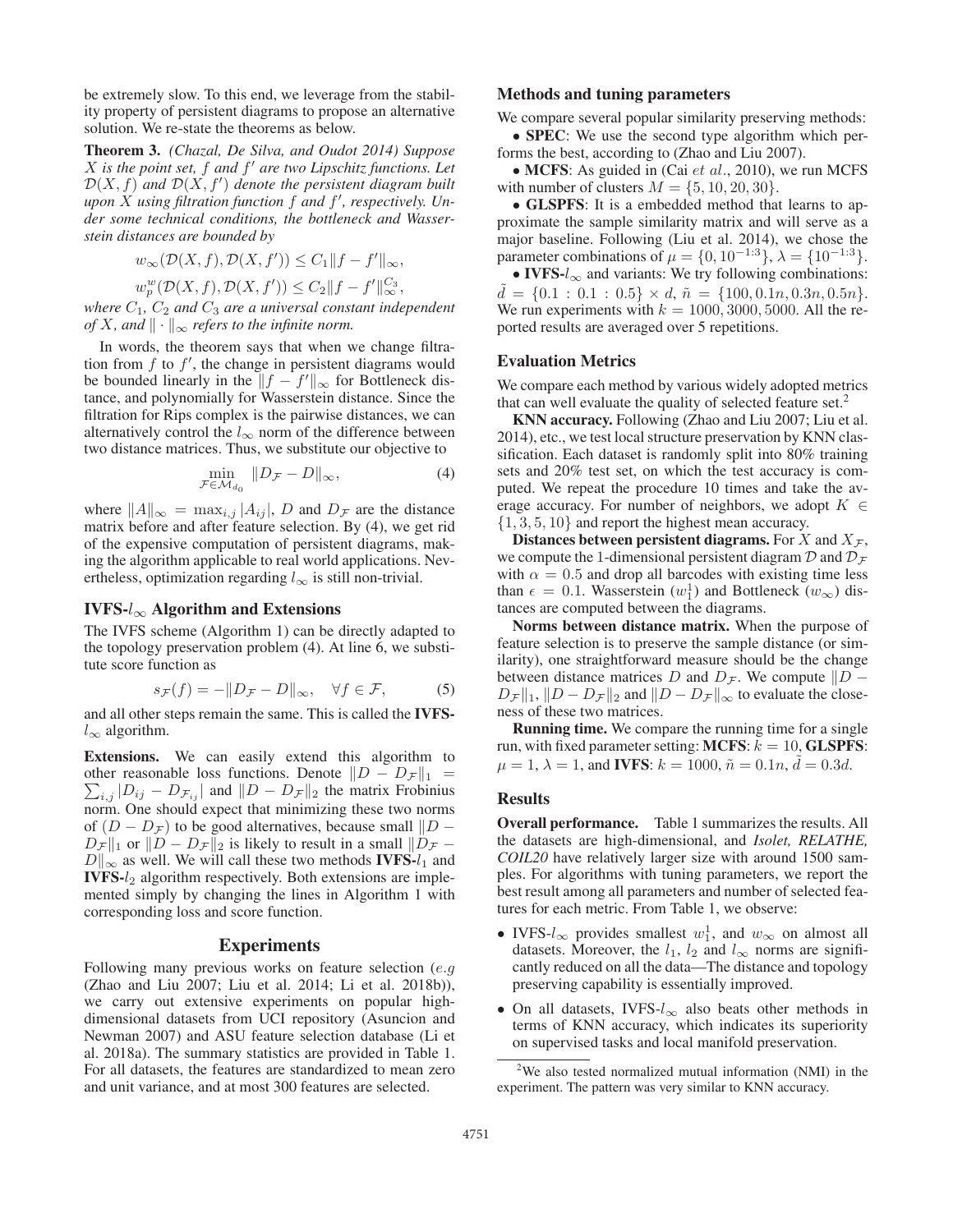Table 1: Experiments on high dimensional data using normalized Euclidean distance. # n is the number of samples, # d is the dimensionality and # C is the number of classes. The unit of  $L_1/n^2$  is  $(\times 10^{-2})$ . If  $n < 1000$ ,  $\tilde{n} = 0.1n$ ; otherwise,  $\tilde{n} = 100$ .

| <b>Dataset</b> | $\overline{4n}$ | #d    | $\overline{\rm \#C}$ | <b>Methods</b>               | <b>KNN</b> | $w_1^1$ | $\mathbf{w}_{\infty}$ | $\mathbf{L}_{\infty}$ | $\rm L_1/n^2$ | L <sub>2</sub> | Time (Sec) |
|----------------|-----------------|-------|----------------------|------------------------------|------------|---------|-----------------------|-----------------------|---------------|----------------|------------|
|                |                 | 11340 | 3                    | <b>SPEC</b>                  | 58.2%      | 2.35    | 0.05                  | 0.42                  | 9.49          | 13.86          | 0.85       |
|                | 111             |       |                      | <b>MCFS</b>                  | 63.9%      | 2.91    | 0.04                  | 0.21                  | 4.19          | 5.85           | 3.35       |
| CLL-SUB-111    |                 |       |                      | <b>GLSPFS</b>                | 63.9%      | 2.44    | 0.02                  | 0.30                  | 6.89          | 9.58           | 11.29      |
|                |                 |       |                      | IVFS- $l_{\infty}1000$       | 68.7%      | 2.09    | 0.02                  | 0.11                  | 2.81          | 3.94           | 5.27       |
|                |                 | 4026  | 9                    | <b>SPEC</b>                  | 81.5%      | 0.31    | 0.05                  | 0.25                  | 6.38          | 7.64           | 0.28       |
|                | 96              |       |                      | <b>MCFS</b>                  | 92.5%      | 0.09    | 0.02                  | 0.14                  | 2.46          | 2.95           | 1.51       |
| Lymphoma       |                 |       |                      | <b>GLSPFS</b>                | 92.0%      | 0.12    | 0.03                  | 0.19                  | 4.22          | 5.10           | 1.50       |
|                |                 |       |                      | $\text{IVFS-}l_{\infty}1000$ | 94.0%      | 0.06    | 0.01                  | 0.08                  | 1.90          | 2.30           | 1.28       |
|                | 100             | 10304 | 10                   | <b>SPEC</b>                  | 81.5%      | 0.92    | 0.03                  | 0.49                  | 13.21         | 16.51          | 0.71       |
| Orlraws10P     |                 |       |                      | <b>MCFS</b>                  | 92.0%      | 0.50    | 0.03                  | 0.20                  | 4.63          | 5.90           | 2.69       |
|                |                 |       |                      | <b>GLSPFS</b>                | 93.5%      | 0.66    | 0.02                  | 0.24                  | 5.73          | 7.13           | 12.49      |
|                |                 |       |                      | IVFS- $l_{\infty}1000$       | 98.0%      | 0.47    | 0.02                  | 0.08                  | 1.85          | 2.35           | 4.08       |
|                | 100             | 10000 | 10                   | <b>SPEC</b>                  | 98.0%      | 2.43    | 0.07                  | 0.57                  | 13.81         | 17.29          | 0.68       |
| Pixrow10P      |                 |       |                      | <b>MCFS</b>                  | 99.0%      | 1.76    | 0.05                  | 0.29                  | 6.70          | 8.43           | 2.64       |
|                |                 |       |                      | <b>GLSPFS</b>                | 99.0%      | 1.41    | 0.05                  | 0.26                  | 6.48          | 8.02           | 14.68      |
|                |                 |       |                      | IVFS- $l_{\infty}1000$       | $100\%$    | 0.60    | 0.03                  | 0.07                  | 2.03          | 2.50           | 3.71       |
|                | 102             | 5966  | 2                    | <b>SPEC</b>                  | 73.3%      | 3.70    | 0.09                  | 0.38                  | 12.39         | 15.37          | 0.43       |
| Prostate-GE    |                 |       |                      | <b>MCFS</b>                  | 81.9%      | 0.94    | 0.05                  | 0.22                  | 5.06          | 6.27           | 2.01       |
|                |                 |       |                      | <b>GLSPFS</b>                | 83.8%      | 0.64    | 0.03                  | 0.27                  | 4.61          | 7.39           | 4.45       |
|                |                 |       |                      | IVFS- $l_{\infty}1000$       | 87.6%      | 0.40    | 0.02                  | 0.06                  | 1.44          | 1.96           | 1.89       |
|                |                 | 19993 | $\overline{2}$       | <b>SPEC</b>                  | 70.3%      | 4.10    | 0.06                  | 0.59                  | 10.28         | 25.26          | 2.13       |
| SMK-CAN-187    | 187             |       |                      | <b>MCFS</b>                  | 66.1%      | 0.99    | 0.03                  | 0.29                  | 3.82          | 9.91           | 7.06       |
|                |                 |       |                      | <b>GLSPFS</b>                | 71.1%      | 1.57    | 0.04                  | 0.26                  | 5.81          | 14.35          | 55.90      |
|                |                 |       |                      | IVFS- $l_{\infty}1000$       | 72.6%      | 0.58    | 0.02                  | 0.09                  | 2.00          | 3.86           | 9.62       |
|                | 130             | 2400  | 10                   | <b>SPEC</b>                  | 85.5%      | 1.07    | 0.06                  | 0.44                  | 21.72         | 22.31          | 1.30       |
| WarpPIE10P     |                 |       |                      | <b>MCFS</b>                  | 95.7%      | 0.60    | 0.05                  | 0.14                  | 5.90          | 6.14           | 1.49       |
|                |                 |       |                      | <b>GLSPFS</b>                | 90.0%      | 0.68    | 0.05                  | 0.16                  | 7.10          | 7.39           | 2.03       |
|                |                 |       |                      | IVFS- $l_{\infty}1000$       | 95.9%      | 0.50    | 0.04                  | 0.05                  | 2.60          | 3.04           | 1.11       |
|                | 1440            | 1024  | 20                   | <b>SPEC</b>                  | 98.2%      | 16.07   | 0.07                  | 0.35                  | 16.96         | 258.5          | 17.02      |
| COIL20         |                 |       |                      | <b>MCFS</b>                  | 99.6%      | 3.50    | 0.08                  | 0.30                  | 2.63          | 42.43          | 3.92       |
|                |                 |       |                      | <b>GLSPFS</b>                | 99.9%      | 1.78    | 0.06                  | 0.20                  | 2.02          | 40.60          | 8.98       |
|                |                 |       |                      | IVFS- $l_{\infty}1000$       | $100\%$    | 2.16    | 0.05                  | 0.18                  | 1.41          | 25.66          | 3.86       |
|                |                 | 617   | 26                   | <b>SPEC</b>                  | 81.6%      | 63.85   | 0.08                  | 0.43                  | 11.96         | 209.9          | 12.86      |
| Isolet         | 1560            |       |                      | <b>MCFS</b>                  | 82.3%      | 20.18   | 0.04                  | 0.18                  | 2.47          | 52.14          | 2.20       |
|                |                 |       |                      | <b>GLSPFS</b>                | 88.2%      | 11.64   | 0.03                  | 0.13                  | 1.94          | 38.26          | 7.34       |
|                |                 |       |                      | IVFS- $l_{\infty}1000$       | 88.7%      | 2.09    | 0.01                  | 0.08                  | 1.37          | 27.04          | 2.78       |
|                |                 | 4322  | $\mathfrak{2}$       | <b>SPEC</b>                  | 72.8%      | 36.04   | 0.10                  | 0.83                  | 15.08         | 263.6          | 69.20      |
| <b>RELATHE</b> | 1427            |       |                      | <b>MCFS</b>                  | 68.8%      | 9.68    | 0.08                  | 0.35                  | 8.43          | 142.6          | 9.34       |
|                |                 |       |                      | <b>GLSPFS</b>                | 72.5%      | 7.32    | 0.07                  | 0.32                  | 5.21          | 94.32          | 30.46      |
|                |                 |       |                      | IVFS- $l_{\infty}1000$       | 75.6%      | 0.70    | 0.05                  | 0.24                  | 1.90          | 40.90          | 8.87       |
|                |                 |       |                      |                              |            |         |                       |                       |               |                |            |

**Robustness.** We plot  $||D - D_{\mathcal{F}}||_2$  and  $w_{\infty}(\mathcal{D}, \mathcal{D}_{\mathcal{F}})$  against the number of selected features in Figure 2 and Figure 3 rethe number of selected features in Figure 2 and Figure 3, respectively. SPEC performs very poorly on high-dimensional datasets. We observe clearly a trend that IVFS keeps lifting its performance as number of features increases. This robustness comes from the fact that the inclusion value intrinsically contains rich information about features interactions.

Stability. We bootstrap samples from original dataset to mimic the process of sampling from population. Denote  $\mathcal{F}_X$ and  $\mathcal{F}_B$  the subset chosen based on original data and bootstrap data respectively. We count |G| with  $G = \{f : f \in$  $\mathcal{F}_X$ ,  $f \notin \mathcal{F}_B$ . We use same parameters as for testing the

running time. The results are averaged over 5 repetitions. In principle, the selected feature pool should not vary significantly if we only change a few samples (by bootstrap), since the "truly" important features should be independent of the samples. In Table 2, we see that IVFS- $l_{\infty}$  is hardly affected by the bootstrapping process, while other methods are much more sensitive and gives very different solutions.

Efficiency-capacity trade-off. From Table 1, we also see that IVFS- $l_{\infty}$  is comparable with MCFS in terms of running time, and is more efficient than GLSPFS. In particular, GLSPFS may run very slowly when it takes a long time to converge (e.g., *SMK-CAN-187*). Additionally, for datasets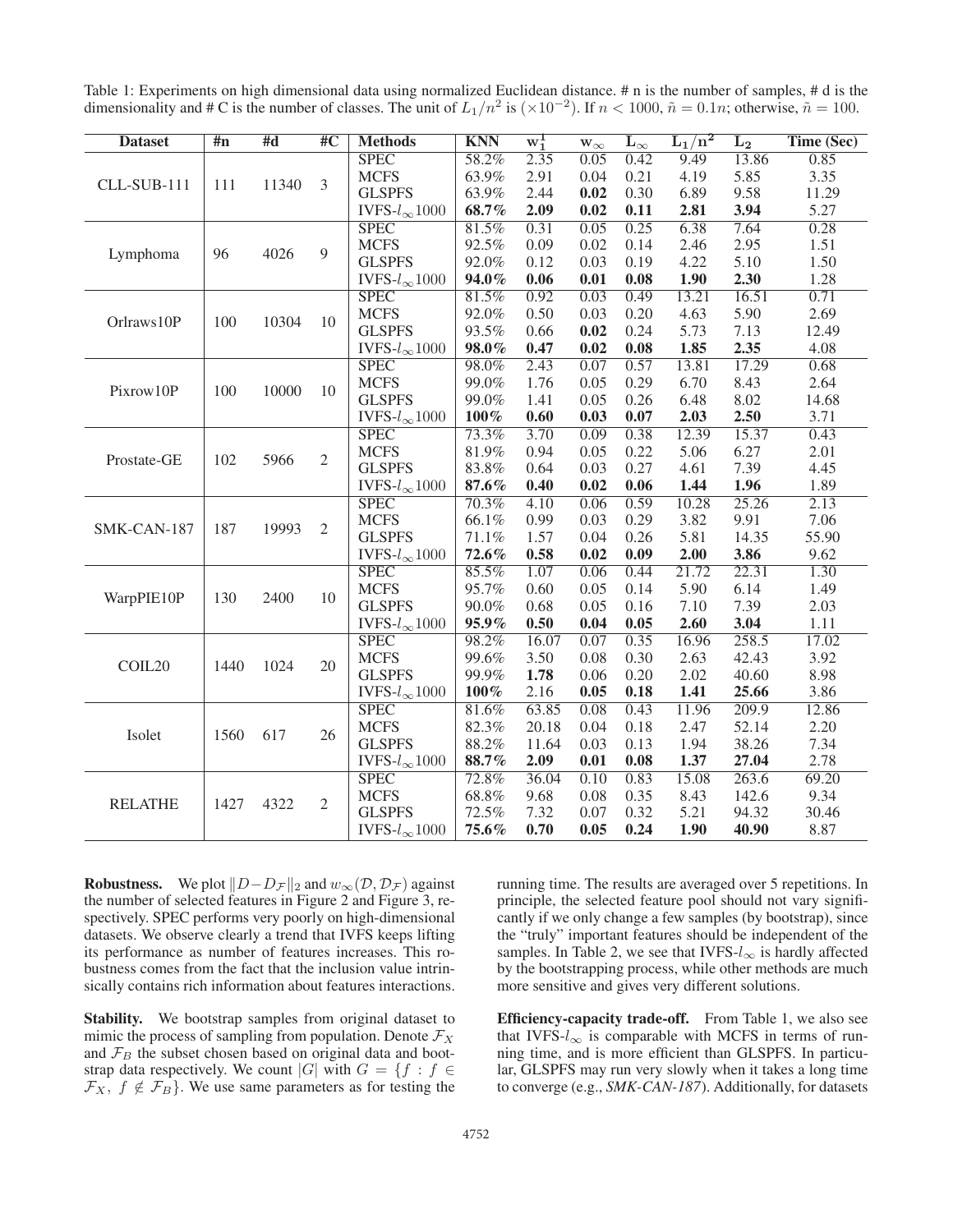Table 2: Stability under bootstrap: the number of different selected features between original data and bootstrap data.

|                | <b>SPEC</b> | <b>MCFS</b> | <b>GLSPFS</b> | IVFS- $l_{\infty}1000$ |
|----------------|-------------|-------------|---------------|------------------------|
| CLL-SUB-111    | 187.2       | 271.8       | 243.6         | 12.2                   |
| Lymphoma       | 156.6       | 260.8       | 260.4         | 4.4                    |
| Orlraws 10P    | 119.2       | 283.6       | 267.2         | 7.8                    |
| Pixrow10P      | 143.0       | 284.8       | 266.0         | 6.8                    |
| Prostate-GE    | 125.8       | 264.4       | 236.2         | 12.0                   |
| SMK-CAN-187    | 125.8       | 264.4       | 236.2         | 18.6                   |
| WarpPIE10P     | 56.0        | 241.6       | 191.0         | 4.8                    |
| COLL20         | 14.0        | 178.2       | 115.4         | 5.6                    |
| Isolet         | 12.8        | 124.5       | 80.0          | 3.3                    |
| <b>RELATHE</b> | 21.4        | 145.0       | 102.8         | 8.4                    |



Figure 2:  $l_2$  norm vs. number of features.

with large size, SPEC and GLSPFS gets slower due to large matrix inverse and singular value decomposition.

The computational cost of our IVFS algorithms depends tightly on the sub-sampling rate  $\tilde{n}/n$  and number of random subsets  $k$ . As one would expect, there exists a tradeoff between computational efficiency and distance preserving power. In Figure 4, we plot the relative performance (set the value for  $k = 5000$ ,  $\tilde{n} = 0.5n$  as 1) of different k and  $\tilde{n}$ , averaged over all datasets and number of chosen features. In general, the performance of IVFS boosts as  $k$  and  $\tilde{n}$  increase



Figure 3: Bottleneck distance vs. number of features.



Figure 4: Performance comparison across different number of subsets k and sub-sampling ratio  $\tilde{n}/n$ .

because of more accurate estimate of the inclusion values.

Note that in our experiment, when the sample size is relatively large (i.e., greater than 1000), we simply fix  $\tilde{n} = 100$ , and IVFS still outperforms other methods (on *COIL20, RE-LATHE*). Thus, to achieve better efficiency, we recommend practitioners to set  $k = 1000$  as default. For  $\tilde{n}$ , if the data size is not very large, we suggest using  $\tilde{n} = 0.1n$  as the first try. Otherwise, one may threshold  $\tilde{n}$  at a small number (e.g., 100 in our experiment). This way, the running time, when fixing  $k$  and  $d$ , becomes approximately constant.

## **Discussion**

For supervised random forest, it is conventional to set as de-For supervised random forest, it is conventional to set as de-<br>fault  $\tilde{d} = \sqrt{d}$ , which is around  $10^2$  when d is around  $10^4$ .<br>However in this case we have to use large k to make sure However, in this case we have to use large  $k$  to make sure that every feature is evaluated for not too few times. We observe that there is not much gain in performance with small *d* and large *k* combination. Thus, we suggest to use a relatively large d to speed up the algorithm for higher efficiency.

It is worth mentioning that there are also hybrid strategies for feature selection, where one first determines a pool of features, and then select ultimate feature set from the pool through another round of screening. One thing we observe from the experiments is that IVFS is much more stable and robust than other algorithms, which means that the features selected are mostly "good" features that help with reducing the loss. Therefore, IVFS is also suitable to be applied in the pool selection procedure for such hybrid methods.